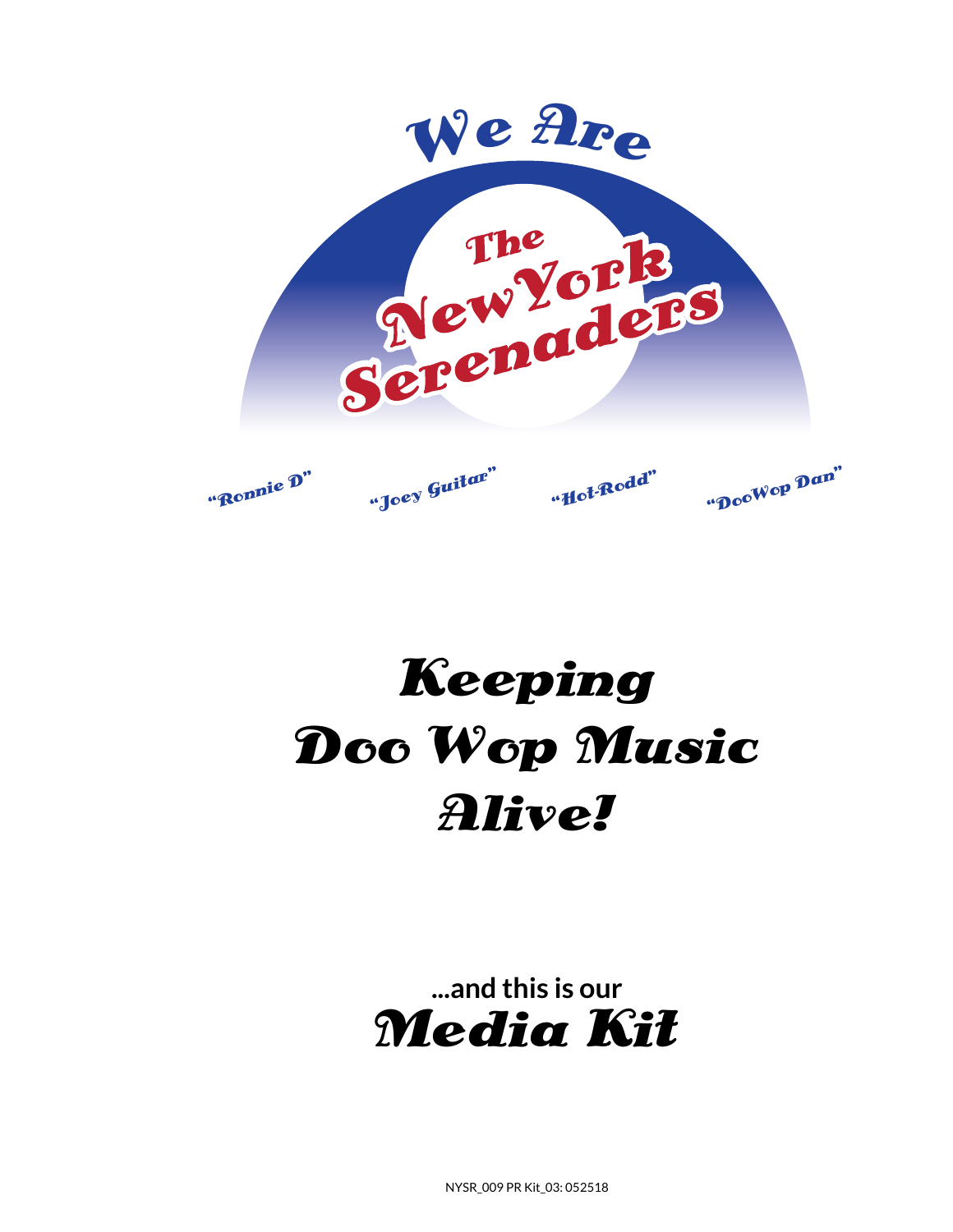

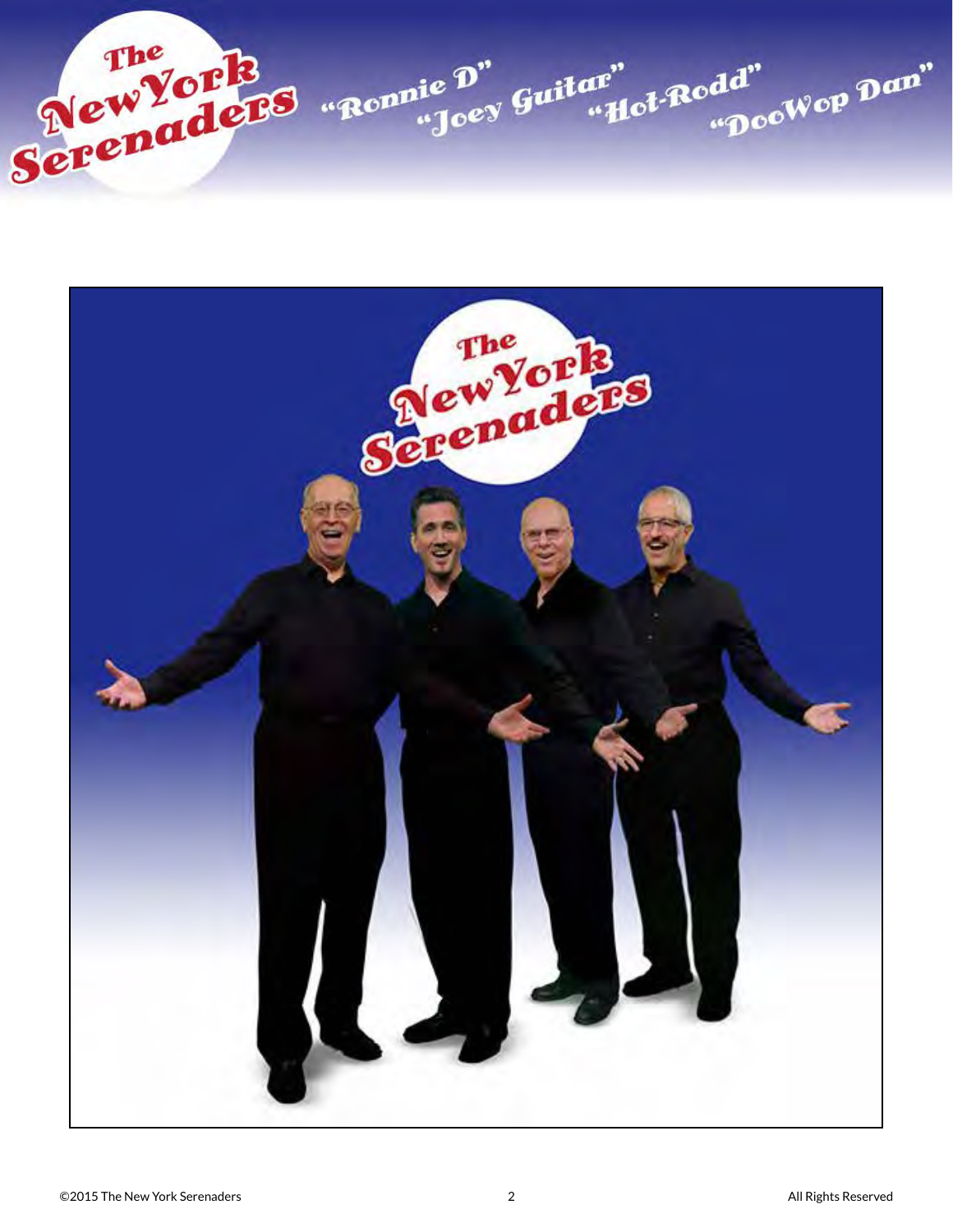

#### We are The New York Serenaders

We would like to introduce ourselves. We are The New York Serenaders and we sing Doo Wop music.

We New York Serenaders have been harmonizing since the summer of 2011 and while we've seen some changes and transformations, it's our not so humble opinion that we've gotten better and better at what we do.

We first met in Washington Square Park as a random group of guys that found themselves, like so many others in that great gathering place, sitting in on sing-a-longs in the warm middle months. To make a long story short, through many a trial-and-error (and success), we formed The New York Serenaders. To a member we are committed to preserving the music known as Doo Wop for as long as we can carry a tune.

The New York Serenaders have been gaining in popularity in the last few seasons and have had the honor of performing for a growing audience of fans old and young at private parties and community events including performances at a few of New York's Public Libraries.

So if you've got nothing to do on a Sunday afternoon Doo Wop on by any one of our haunts (i.e.: Washington Square Park, Madison Square Park or The Baruch College Promenade on 25th & 3rd) in New York City and catch a free performance. See if we know your favorite oldie. We would love to serenade you.

> "I'm just a New York Serenader... Singing up to your window, where ever you are."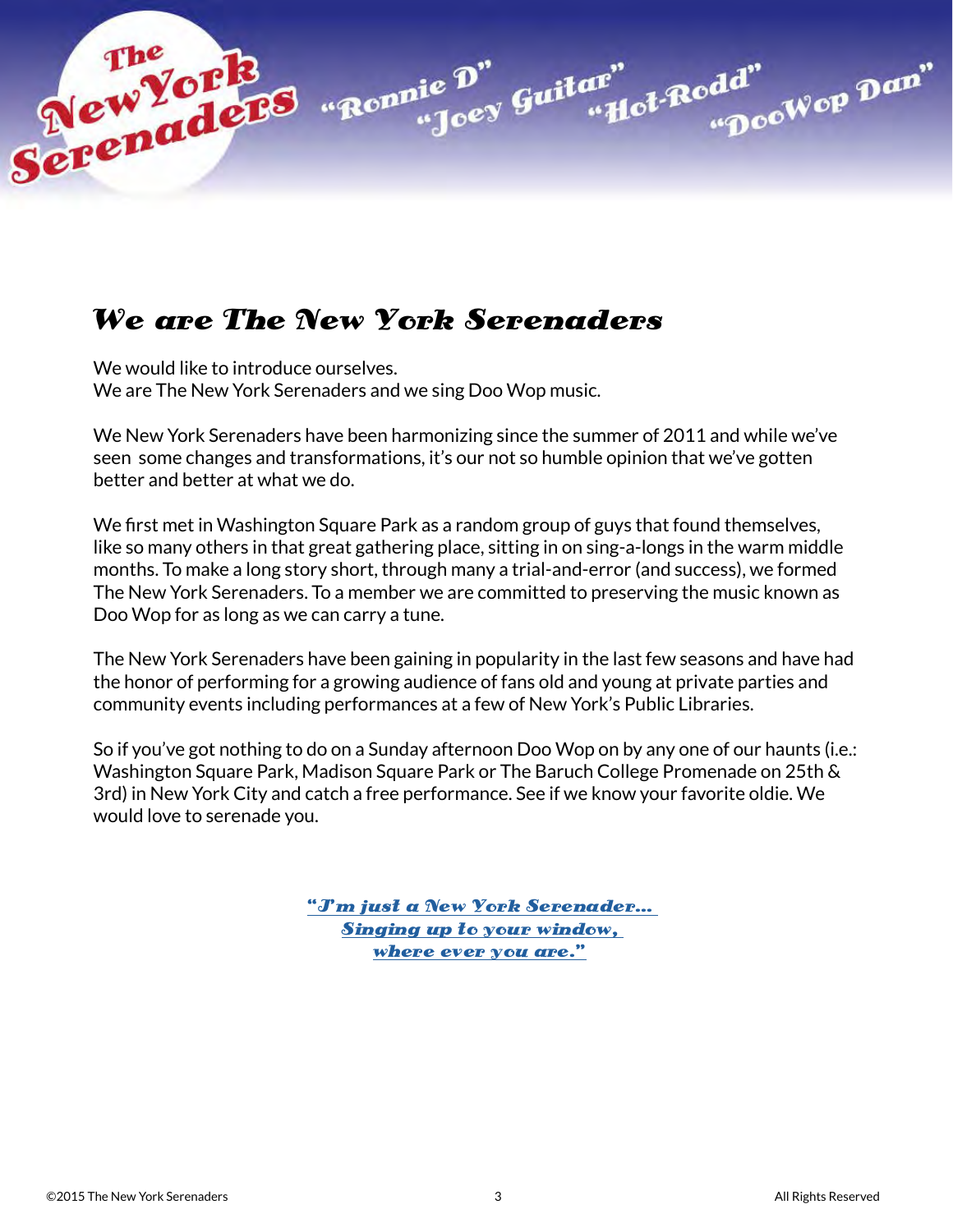

#### Meet the members of The New York Serenaders



Ron "Ronnie D" Derin, our musical director and founder has the best "Doo Wop Credentials" of any of us. Ronnie D was an original member of The Neons! If you are a fan of the genre you know their 1956 hit "Angel Face". That particular song hit #3 on the National Charts (just behind Elvis and Perez Prado's instrumental "Cherry Pink".) Ronnie D and The Neons went on to create Doo Wop History with big hits like "Golden Dreams of You", "Honey Bun" and the eternal "Road to Romance".

Once the sun set on The Neons Ronnie D started to sing in Washington Square Park for fun but with a Bass note that could shake the cobblestones out of the street it wasn't long before he was drafted into the wildly popular vocal group "The Creations". These guys played to packed houses all over the Bronx & Manhattan. The Creations ultimately evolved into the fabulous Doo Wop preserving "Free Expression" and enjoyed success through to the late nineties.

When Free Expression retired the act Ron found himself a free agent again. That's when he returned to Washington Square to recruit some new talent into his current endeavor "The New York Serenaders". Ron's roll in The New York Serenaders story is as musical director and invaluable connection to those days long ago when Doo Wop could be heard being sung on every street corner and piping out of every radio in Old New York. Ron is our leader and inspiration and we're lucky to have him.



Joe "Joey Guitar" Sanders is a true Washington Square veteran having tourists and locals of every generation sing along with his lyrical voice and melodic guitar. Joe started his journey at the tender age of 15 when he was bought his first guitar. Joe caught the musical bug bopping to entertainers as varied as "The Kingston Trio" to "The Del Vikings".

He grew musically throughout the years. He could be heard lending his unmatched musical talents to local favorites such as "Joe Budnick and his Parkettes" and the inimitable Alan Chapman of "Blue Eden".

In 1988 Joe produced his first Rock & Roll Revival, "Back to The 50's". Joe aimed high with his wish list of headliners and he landed some pretty serious talent. The show included famous names like The Del Vikings, The Impalas, The Belmonts and a host of musical others. It was a huge success and sustained Joe's love of songs old and new.

Today Joe is our sole musical accompaniment. His vast knowledge of Pop, Rock & Folk music makes our Joey Guitar our arranger, our archivist and our strumming pitch pipe.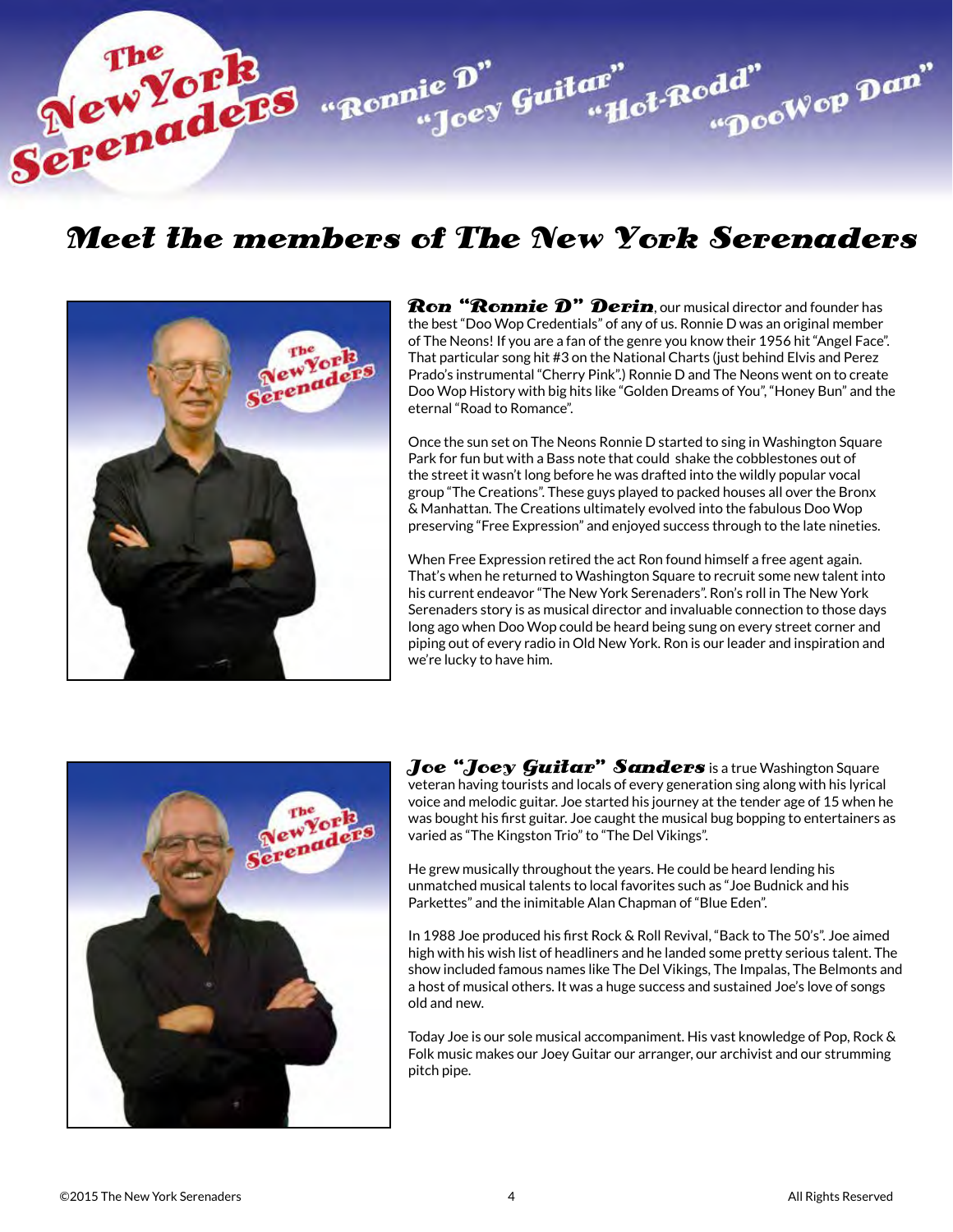

#### Meet the members of The New York Serenaders

Rodd "Hot-Rodd" Marcus was brought up with a love of Doo Wop music listening to WCBS FM in New York from the time it launched its "All Oldies" format in 1972. Rodd was instantly smitten with Doo Wop music while on long drives into the city with his Dad, Bernie.

Rodd went to Parsons School of Design and was immediately swept into the creative scene of Manhattan. But it wouldn't be until July of 2010 that Rodd found a flyer in the entryway of a Duane Reade inviting Acapella Singers to join a vocal group. That group came to be known as "The Streetlites". This was the opportunity Rodd was looking for since he was a little boy singing to the tunes he loved growing up. He was honored to be selected to be the permanent lead and The Streetlites set out to perfect their act.

When The Streetlites called it a day in 2011 Rodd was once again given the opportunity to grab a mic and serenade audiences as an occasional guest singer with the perennial and historied bar band "The Flying Dogs of Jupiter" by his friend and fellow Streetlite alumnus Al Grigg. The Flying Dogs repertoire was ever changing and exciting. Rodd might be asked to sing "House of the Rising Sun" one night and Elvis' "Love Me" the next.

In mid 2011 while singing in Washington Square Park with the usual folks he met the other members of The New York Serenaders and the rest is history.



Dan "DooWop Dan" Juhn was raised in a musical family and so has music in his DNA. Dan's Dad was an accomplished Opera singer who would often lend his booming baritone and hypnotizing cello performances to military audiences around the world. Ernest met Dan's Mother, Ruth at an operatic social club in Dusseldorf where the two would perform operettas, plays and arias in the noble Viennese tradition.

With a pedigree like that, Dan's musical bent was a foregone conclusion. He was trained in the classical method, learning to breathe and project with raw power to fill any concert hall or street corner with song.

Dan joined the United Group in Harmony Association (UGHA) in the late eighties and was instrumental in the founding of the Bayside Queens Acapella group "The Di-Poles".

Dan is a musical "Jack-of-All-Trades". He's spun records in some of the hottest spots in New York City and played Master of Ceremonies to some of the brightest new talents in Dance and R&B.

Dan has entertained innumerable crowds in the tri-state area and even as far as his ancestral roots in Munich. His distinct timbre and awesome range are now part of the New York Serenaders sound and we are proud to call him one of us.

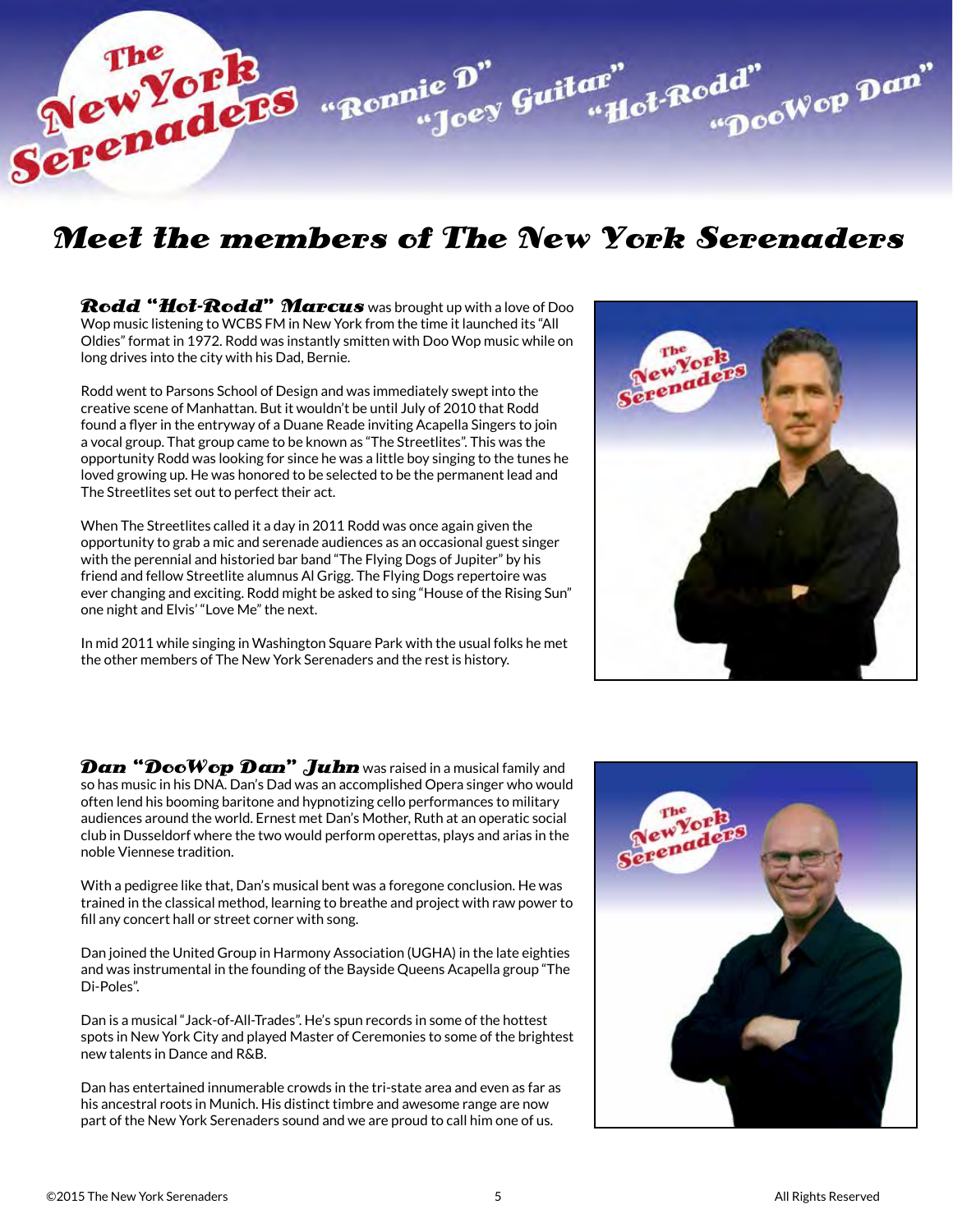

### Guide for the use of Our Logo:

The New York Serenaders can provide our branding in a wide range of formats and configurations to help promote your events to the public. Our logo is best represented when printed in the colors and configurations indicated below depending on printing process and readability. For publishing on the web our Website Hex Colors are #293189 (Blue) and #BF1E2E (Red). If our logo cannot be utilized in promotions or advertising please do not abbreviate the words "New York". Digital versions of all branded assets and photographs can be made available upon request to RoddM@CarpeVM.com. This PR/Media Kit will also be made available for PDF download on our website www. NewYorkSerenaders.com. Thank you.



**Visit Us Online:** www.NewYorkSerenaders.com